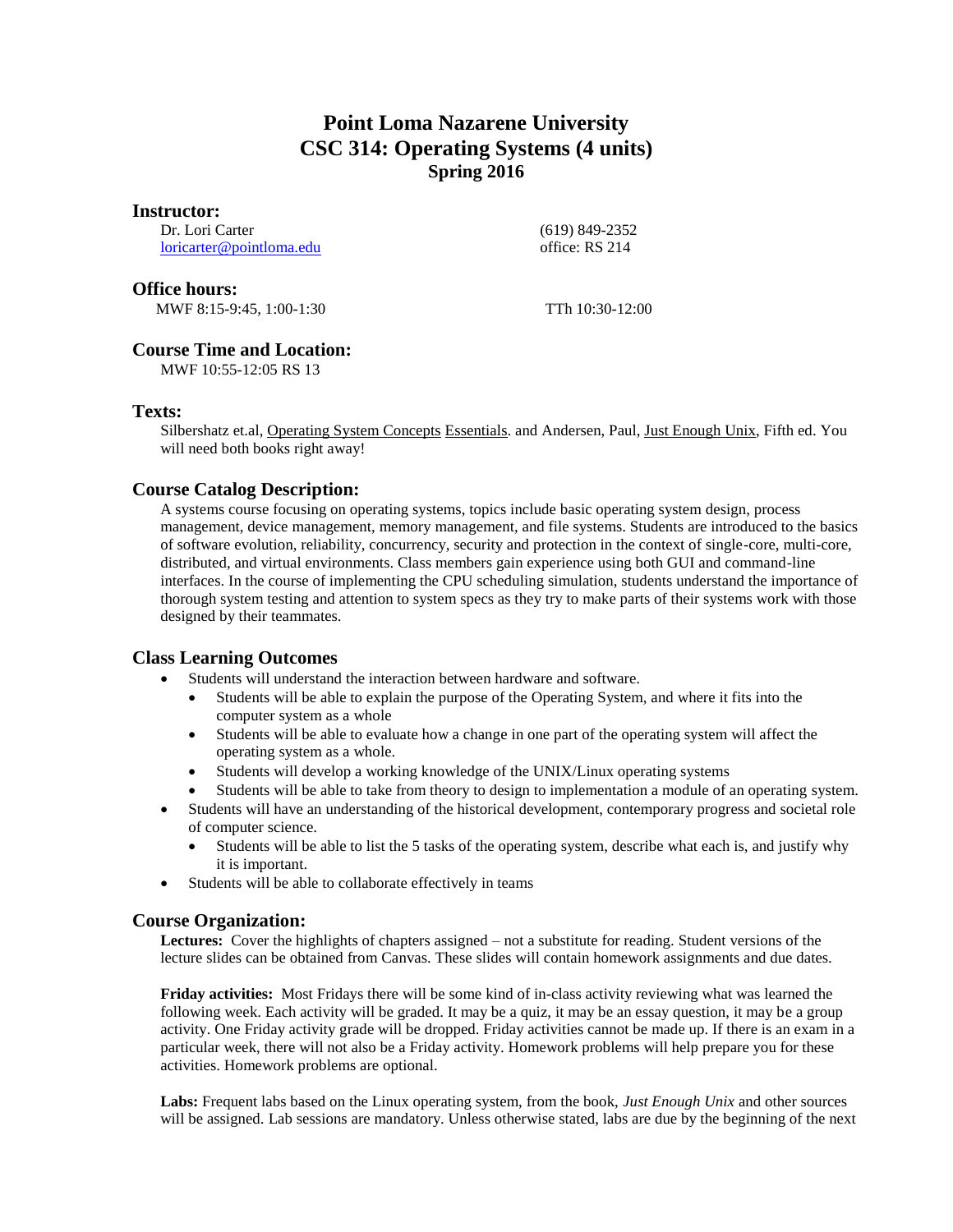class period. If the lab requires a demonstration, you will be given one opportunity to demonstrate it. It will either be signed off as correct, or I will make notes regarding what worked and what didn't. **No late labs are accepted** but I will drop the lowest lab grade. An unfinished lab may be turned in on time for partial credit.

**Exams:** There will be 2 exams in addition to the final exam. These will only cover material presented since the last exam. If you will miss an exam for a school function, you must arrange to take it in advance. **If you ever miss an exam without giving me prior notice, there is a good chance you will receive a zero unless, of course, there was clearly an emergency.** Exam 1 is scheduled for **Feb. 15.** It will cover chapters 1 – 4 plus the appropriate chapters in the Unix book. Exam 2 is scheduled for **April 8** and will cover chapters 5-8 in your text. **Final Exam:** Cumulative exam with an emphasis on material covered in the last part of the semester. The final is scheduled April 29 with a take-home portion due **Monday of finals week at 10:30 PM**.

The **final exam date and time** is set by the university at the beginning of the semester and may not be changed by the instructor. Only in the case that a student is required to take three exams during the same day of finals week is an instructor authorized to change the exam date and time for that particular student.

**Simulation Project:** A 5 week programming project based on process scheduling will be assigned. The entire project is due March 30, but there will be several intermediate due dates as well. In order to get full credit, all intermediate dates must be met as well as the final date. **Most aspects of this project (exceptions will be noted) must be completed using basic Linux/UNIX tools (non-GUI)**. Programs will be written in C++ using the basic Linux Operating System (command-line) and g++ compilers.All written projects will be completed using a Linux/Unix text editor.

#### **Grading:**

|       | 15%                       |
|-------|---------------------------|
| Final | 25%                       |
|       |                           |
|       | <b>Scheduling Project</b> |

Final grades will be determined as follows:

| $100-93\%$ A   | $80-82.9\%$ B- | $67-69.9\%$ D+ |  |
|----------------|----------------|----------------|--|
| 90-92.9% A-    | 77-79.9% C+    | 63-66.9% D     |  |
| $87-89.9\%$ B+ | 73-76.9% C     | $60-62.9\%$ D- |  |
| 83-86.9% B     | 70-72.9% C-    | $0-59.9\%$ F   |  |

#### **University Mission:**

Point Loma Nazarene University exists to provide higher education in a vital Christian community where minds are engaged and challenged, character is modeled and formed, and service becomes an expression of faith. Being of Wesleyan heritage, we aspire to be a learning community where grace is foundational, truth is pursued, and holiness is a way of life.

#### **Department Mission:**

The Mathematical, Information, and Computer Sciences department at Point Loma Nazarene University is committed to maintaining a curriculum that provides its students with the tools to be productive, the passion to continue learning, and Christian perspectives to provide a basis for making sound value judgments.

#### **Attendance:**

Attendance is expected at each class session. In the event of an absence you are responsible for the material covered in class and the assignments given that day. Regular and punctual attendance at all classes in which a student is registered is considered essential to optimum academic achievement. Therefore, regular attendance and participation in each course are minimal requirements to be met. There are no allowed or excused absences except as approved in writing by the Provost for specific students participating in certain university-sanctioned activities. Excused absences still count toward the 10%- 20% limits, but allow students to make up work, quizzes, or tests missed as a result of a universitysanctioned activity. Activities of a unique nature, such as labs or other activities identified clearly on the syllabus, cannot be made up except in rare instances when instructors have given advanced, written approval for doing so.

Whenever the number of accumulated absences in a class, for any cause, exceeds ten (10) percent of the total number of class meetings, the faculty member should send an e-mail to the student and the Vice Provost for Academic Administration (VPAA) warning of attendance jeopardy. If more than twenty (20)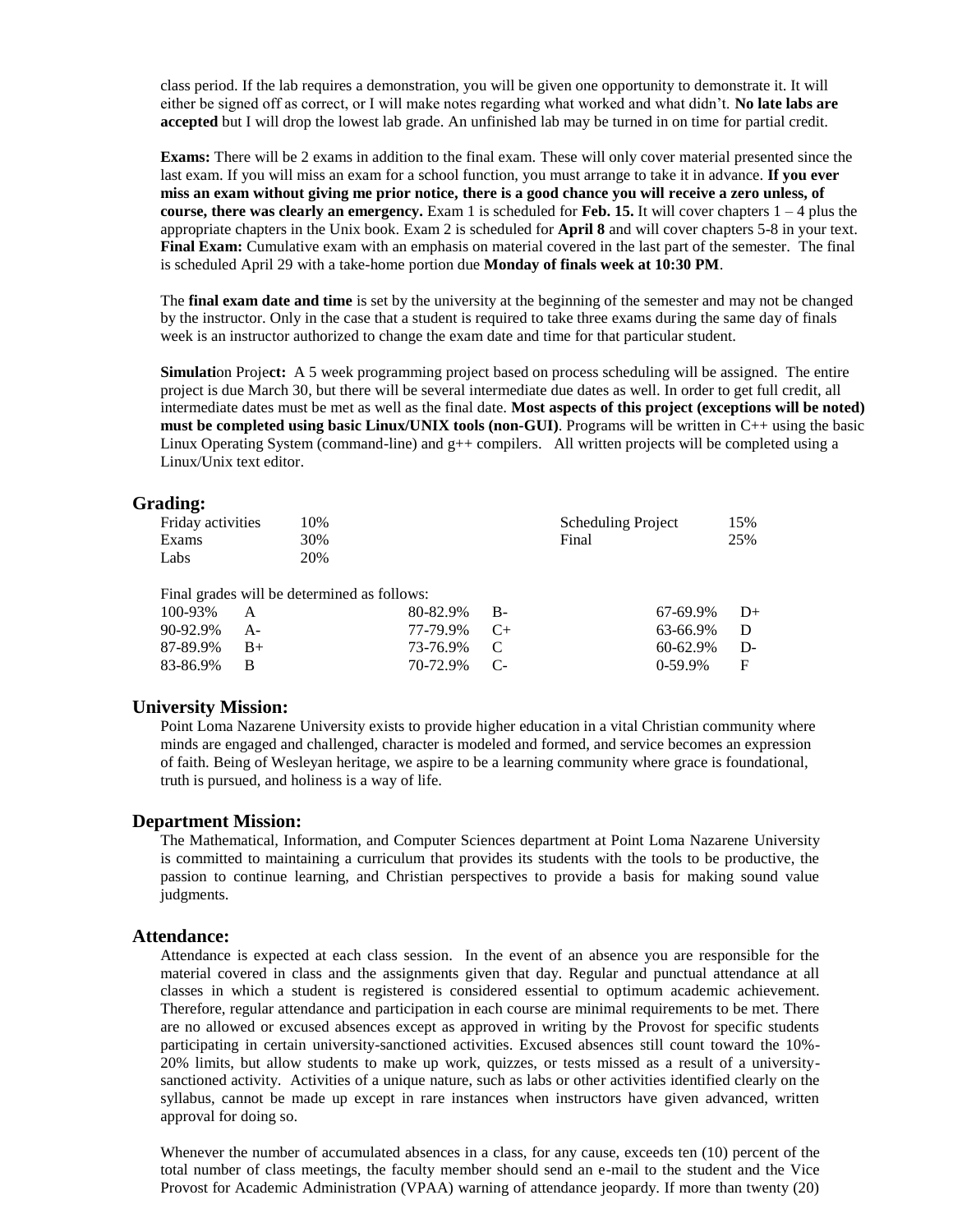percent of the total number of class meetings is reported as missed, the faculty member or VPAA may initiate the student's de-enrollment from the course without further advanced notice to the student. If the date of de-enrollment is past the last date to withdraw from a class, the student will be assigned a grade of W or WF consistent with university policy in the Grading section of the catalog. There are no refunds for courses where a de-enrollment was processed. For more details see the PLNU catalog: [http://catalog.pointloma.edu/content.php?catoid=18&navoid=1278#Class\\_Attendance](http://catalog.pointloma.edu/content.php?catoid=18&navoid=1278#Class_Attendance)

#### **Class Enrollment:**

It is the student's responsibility to maintain his/her class schedule. Should the need arise to drop this course (personal emergencies, poor performance, etc.), the student has the responsibility to follow through (provided the drop date meets the stated calendar deadline established by the university), not the instructor. Simply ceasing to attend this course or failing to follow through to arrange for a change of registration (drop/add) may easily result in a grade of F on the official transcript.

#### **Academic Accommodations:**

While all students are expected to meet the minimum academic standards for completion of their courses as established by the instructors, students with special needs may require academic accommodations. At Point Loma Nazarene University, students requesting academic accommodations must file documentation with the Disability Resource Center (DRC), located in the Bond Academic Center. Students can also reach the Disability Resource Center by phone at 619-849-2486 or by e-mail at [DRC@pointloma.edu.](mailto:DRC@pointloma.edu) Once the student files documentation, the Disability Resource Center contacts the student's instructors and provides written recommendations for reasonable and appropriate accommodations to meet the individual needs of the student. This policy assists the university in its commitment to full compliance with Section 504 of the Rehabilitation Act of 1973, the Americans with Disabilities (ADA) Act of 1990, and ADA Amendments Act of 2008, all of which prohibit discrimination against students with special needs and guarantees all qualified students equal access to the benefits of PLNU programs and activities. For more details see the PLNU catalog:

[http://catalog.pointloma.edu/content.php?catoid=18&navoid=1278#Academic\\_Accommodations](http://catalog.pointloma.edu/content.php?catoid=18&navoid=1278#Academic_Accommodations) 

Students with learning disabilities who may need accommodations should discuss options with the instructor during the first two weeks of class.

#### **Academic Honesty**

The Point Loma Nazarene University community holds the highest standards of honesty and integrity in all aspects of university life. Any violation of the university's commitment is a serious affront to the very nature of Point Loma's mission and purpose. Violations of academic honesty include cheating, plagiarism, falsification, aiding academic dishonesty, and malicious interference. The details of PLNU's meaning of each of these words can be found in the PLNU catalog at:

[http://catalog.pointloma.edu/content.php?catoid=18&navoid=1278#Academic\\_Honesty](http://catalog.pointloma.edu/content.php?catoid=18&navoid=1278#Academic_Honesty)

A student remains responsible for the academic honesty of work submitted in PLNU courses and the consequences of academic dishonesty beyond receipt of the final grade in the class and beyond the awarding of the diploma. Ignorance of these catalog policies will not be considered a valid excuse or defense. Students may not withdraw from a course as a response to a consequence. A student who is caught cheating on any item of work will receive a zero on that item and may receive an "F" for the semester. See the PLNU Catalog for a further explanation of the PLNU procedures for academic dishonesty [\(http://catalog.pointloma.edu/content.php?catoid=18&navoid=1278#Academic\\_Honesty\)](http://catalog.pointloma.edu/content.php?catoid=18&navoid=1278#Academic_Honesty).

#### **Copyright Protected Materials:**

Point Loma Nazarene University, as a non-profit educational institution, is entitled by law to use materials protected by the US Copyright Act for classroom education. Any use of those materials outside the class may violate the law.

#### **Credit Hour:**

In the interest of providing sufficient time to accomplish the stated course learning outcomes, this class meets the PLNU credit hour policy for a 4 unit class delivered over 15 weeks. Specific details about how the class meets the credit hour requirements can be provided upon request.